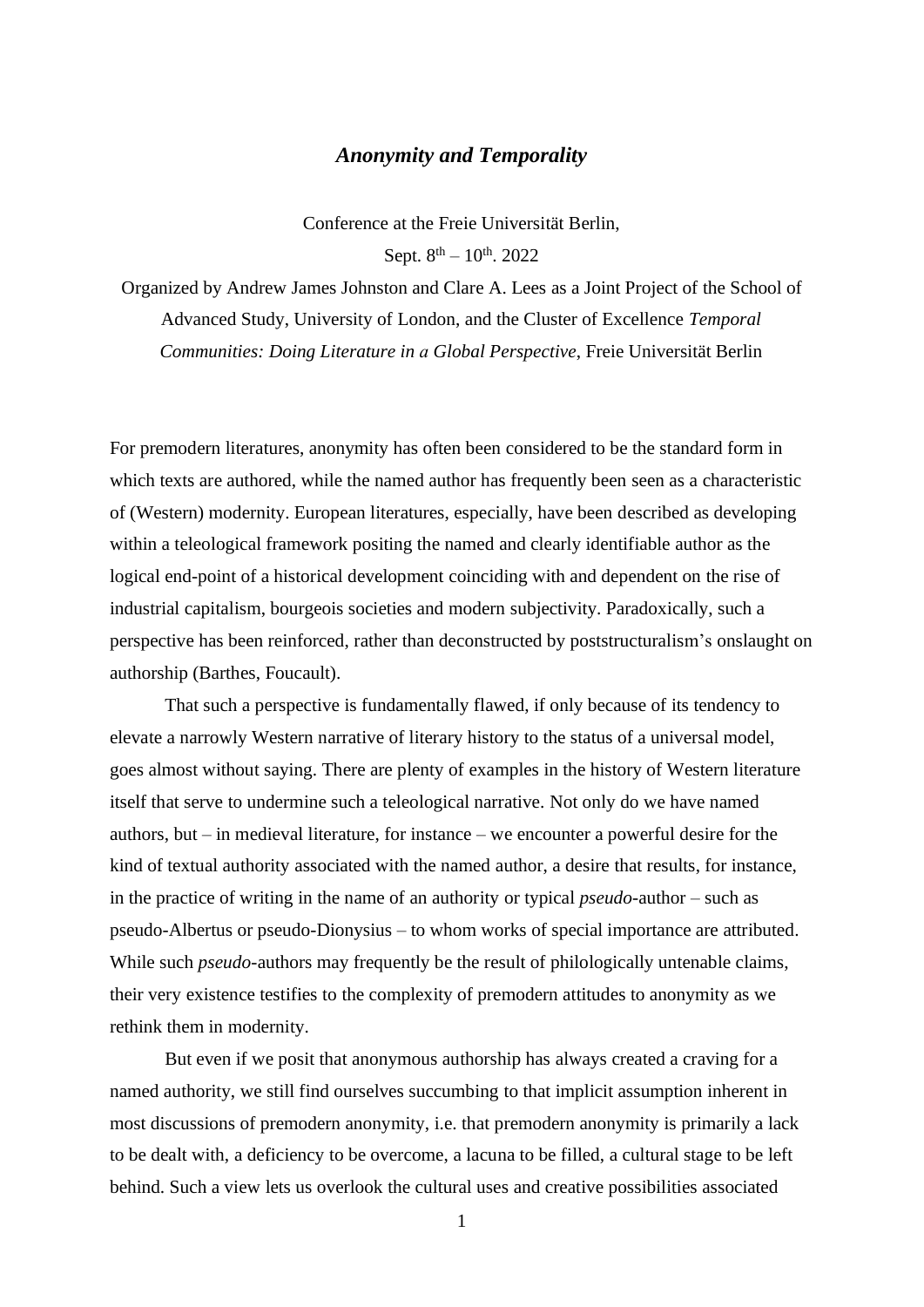with anonymity. If, by contrast, we refuse to see anonymity as a form of lack, but rather acknowledge its potential as a strategic device or even as an aesthetic choice in its own right, then we can open up perspectives on alternative concepts of the literary, on alternative practices of 'doing literature' as well as on the alternative temporalities both shaping and being shaped by these alternative ways of understanding the literary. And precisely because, within certain teleological assumptions about the developmental history of literature, anonymity has been conceived of as a mark of literature's prehistory, a closer look at the temporalities involved in premodern anonymity seems in order.

What, for instance, if we saw in anonymity itself a deliberate counter-move against teleological history, a consciously chosen a-temporality that, in the act of resisting the named author, refuses to be placed in history and thus subjected to narratives of progress or decline and the cultural hierarchies such narratives entail?

What if anonymity constituted a form of self-consciously veiling authors, making them un-nameable and unknowable, thereby creating a sense of urgency and immediacy, of a revolutionary moment where time becomes dramatically condensed, as, for instance, in a radical manifesto or a revolutionary call-to-arms?

What if anonymity were to be seen as denoting shared forms of authorship, of drawing attention to collective forms of literary production? Both signalled and protected by anonymity, such shared forms of authorship might make it possible to expand the writing process over time and thereby to spread textual production out between different sources of inspiration – creating a rhizomatic structure capable of reaching both forwards and backwards in time. Anonymity would thus be a means to rethink the temporality of the textual itself.

And what if anonymity were conceived of as a device enabling a sophisticated comment on the politics of textual transmission and attribution, on the philological power inherent in the act of naming and the fixing of a text in time that such a naming implies – enabling a text not merely to move in time but to gather time, and even to absorb more than one temporality?

Or what if anonymity served as a means of empowerment, paradoxically feeding on the concept of the named author even as it claims for itself a special status in a cultural context where the named author is the default option of presenting literary texts? In such a case, the temporality implied by anonymity would be coloured by an attempt to transcend the individual personhood located in an author's name, claiming for the text a time-scale of its own, liberated from the biographical rhythms and historical contexts associated with the temporal specificity inherent in the named author.

2